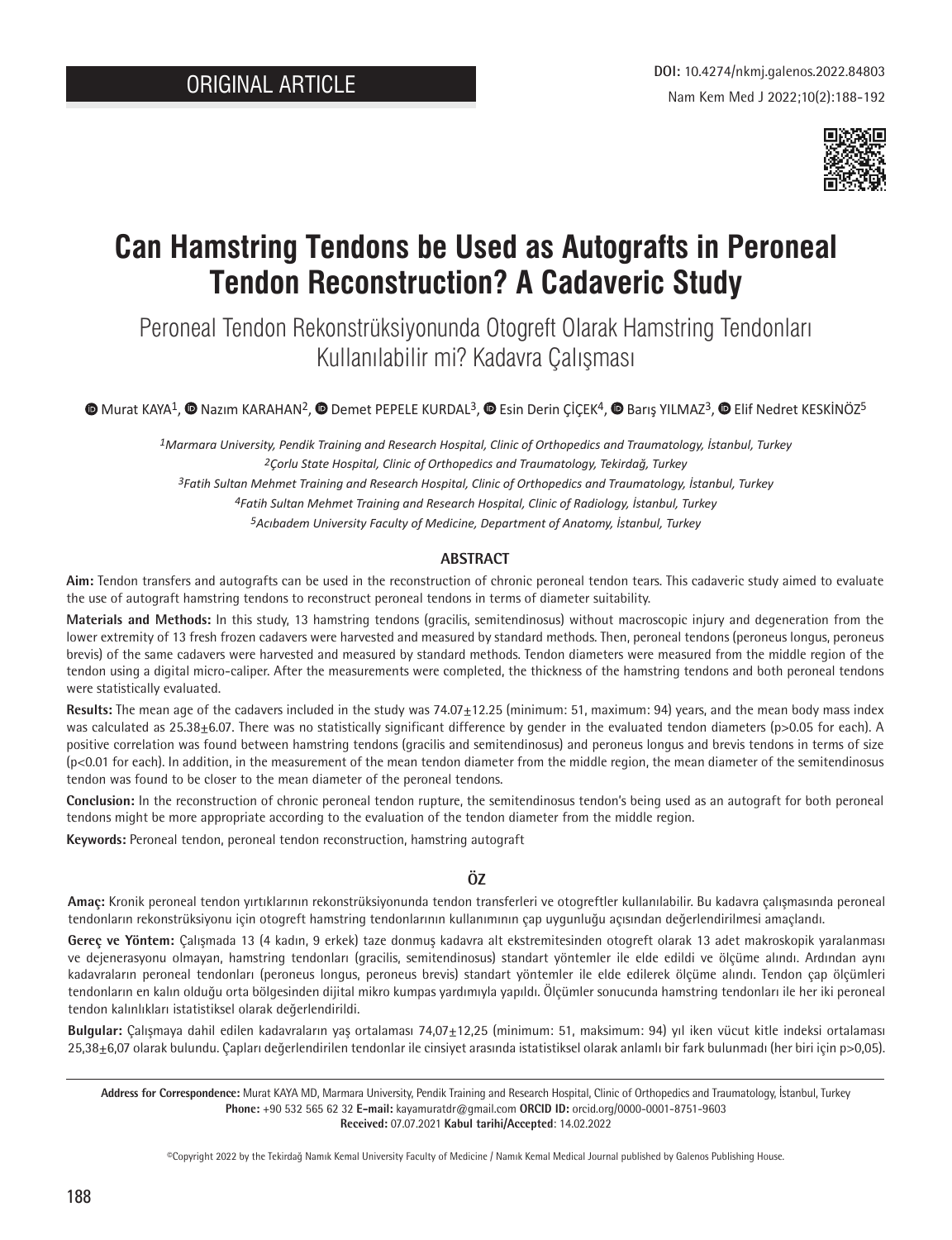Hamstring tendonları (grasilis ve semitendinosus) boyutları ile, peroneus longus ve brevis tendonları arasında pozitif bir korelasyon mevcuttu (her biri için p<0,01). Ayrıca tendon orta çap değerlendirmesi sonucuna göre semitendinozus tendon çap ortalamasının peroneal tendonların çap ortalamasına daha yakın olduğu tespit edilmiştir.

**Sonuç:** Kronik peroneal tendon yırtıklarının rekonstrüksiyonunda otogreft olarak, her iki peroneal tendonun rekonstrüksiyonu için semitendinozus tendonunun kullanılması tendon orta çapları değerlendirmesine göre daha uygun olabileceği kanaatine varıldı.

**Anahtar Kelimeler:** Peroneal tendon, peroneal tendon rekonstrüksiyonu, hamstring otogreft

# **INTRODUCTION**

Problems associated with the peroneal tendon constitute an essential part of posterolateral ankle complaints and are often associated with anatomical abnormalities that predispose to chronic lateral ankle instability<sup>1</sup>. Peroneal tendon disorders can be encountered clinically as tendinitis, chronic tenosynovitis, subluxation, wear, longitudinal fissures, partial tears, and complete tears<sup>2,3</sup>. One study reported that only  $60\%$  of peroneal tendon disorders could be diagnosed correctly at the first clinical examination<sup>4</sup>. Although the exact prevalence of peroneal tendon tears in the general population is unknown, it has been reported that 11-38% of the samples were ruptured in cadaver studies. Left untreated, these disorders can cause persistent lateral ankle pain and significant functional disability<sup>5,6</sup>.

Although there is no standard protocol in treating peroneal tendon disorders, conservative treatment or surgical treatment are among the options. Surgical treatment is preferred, especially when conservative treatment is not sufficient, such as tears and tendon subluxations<sup>7</sup>.

Although tubularization and primary repair can be applied in acute partial tears, chronic tendon injuries require different treatment methods such as tendon transfers, tendon lengthening, allograft reconstructions, or synthetic graft reconstruction8-10.

It has been reported that satisfactory results were obtained with allograft in peroneal tendon repair<sup>10</sup>. However, allograft tendon transfer is accompanied by several concerns such as tissue compatibility, sterilization, disease transmission, and cost<sup>11</sup>. A study has reported that hamstring autografts are an excellent option in peroneal tendon repair; while providing a biomechanical advantage for the patient, it results in better outcomes biologically than allograft reconstruction<sup>12</sup>.

This cadaveric study aims to evaluate the compatibility of semitendinous and gracilis tendon autografts in terms of tendon size in peroneal tendon reconstruction.

# **MATERIALS AND METHODS**

Ethics committee approval was given to the Medical Research Evaluation Board (ATADEK) study with the date 09.07.2020 and the decision number 2020-15/12. This anatomical study included 13 unpaired fresh frozen cadaver legs (four females, nine males) stored at +4 C. No evidence of skin incision, scar tissue, external deformity, or trauma was observed around the knee and ankle in any of the legs. The mean preservation time from death to dissection was one month. Preoperative ankle range of motion (ROM) was measured with a goniometer, and ankle movements were regular. Exclusion criteria included significant osteoarthritis (>Stage 3), ligament damage at the medial or lateral ankle, and damage to the hamstring tendons. Hamstring tendons were harvested in the supine position while peroneal tendon dissections were performed in the prone position. The width of the peroneal tendons was measured using calipers at three regions standardized in each tendon, and mean values were used. The same person performed all dissections to eliminate inter-observer variability.

#### **Hamstring Tendon Preparation**

An anteromedial approach harvested hamstring tendons. A standard release followed by a closed scraper was used to harvest the gracilis and semitendinosus tendons after they were identified at the tibial attachment sites. Following graft preparation and cleaning from adherent muscle and adipose tissue, a load of 89 newtons was applied to each doubling tendon for 15 minutes, and each tendon diameter was measured with a digital micro-caliper (Neiko 01407A Electronic Digital Caliper, Neiko Tools, China) with a resolution of 0.1 and a precision of 0.02 mm. The thickness was measured from three different points of each sample, and the mean value was recorded<sup>13,14</sup>.

### **Peroneal Tendon Preparation**

Peroneal tendons were harvested by palpation, followed by a retro-malleolar posterolateral approach. A standard release followed by a closed scraper was used to harvest the peroneus longus and peroneus brevis tendons. Following graft preparation and cleaning from adherent muscle and adipose tissue, a load of 89 newtons was applied to each doubling tendon for 15 minutes, and each tendon diameter was measured with a digital micro-caliper (Neiko 01407A Electronic Digital Caliper, Neiko Tools, China) with a resolution of 0.1 and a precision of 0.02 mm. The thickness was measured from three different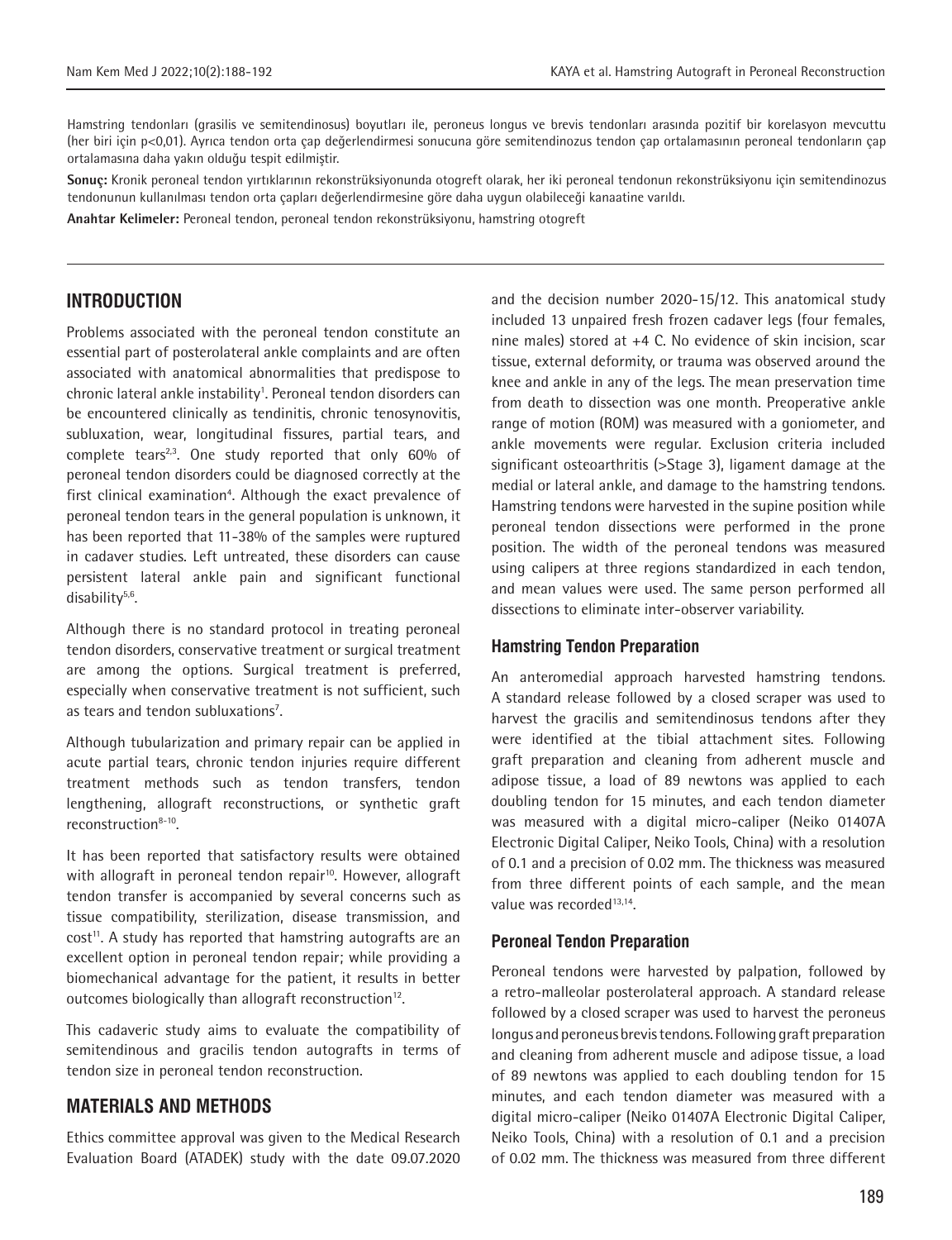points of each sample, and the mean value was recorded<sup>13,14</sup>.

#### **Statistical Analysis**

SPSS v20 program was used for data evaluation. The Shapiro Wilk-W test was used to determine the conformity of the data to the normal distribution. Variables are given as mean±standard deviation or frequency (percent). The normality t-test or Mann-Whitney U test was used to compare continuous variables. Correlation between tendon diameters from the middle region and peroneal tendons was evaluated with the Pearson correlation test. The significance level was accepted as p<0.05.

# **RESULTS**

Of the 13 cadavers included in the study, 9 (69.23%) were male, and 4  $(30.76\%)$  were female, with a mean age of  $69.07+10.35$ (minimum: 51, maximum: 94) years. The mean body mass index of the cadavers was calculated as  $23.38\pm6.47$  (Table 1). There was no statistically significant difference by gender in the evaluated tendon diameters (p>0.05 for each) (Table 2).

The mean tendon diameters were  $5.65\pm0.66$  mm,  $4.22\pm0.37$ 

mm, 6.56±0.49 mm, and 5.22±0.33 mm for semitendinosus, gracilis, peroneus longus, and peroneus brevis, respectively. A positive correlation was found between hamstring tendon (gracilis and semitendinosus) diameters and peroneus longus and brevis tendon diameters (p<0.01) (Table 3).

# **DISCUSSION**

Krause and Brodsky15 are the first authors to present a classification system that guides the treatment of rare irreparable peroneal tendon tears. According to their definition, in cases where more than 50% of the tendon is affected, tendonesis can be performed on the remaining healthy tendon after segmental resection. Although tendonesis is a simple procedure, there is insufficient evidence for its clinical results. In some studies, it has been stated that tendonesis applied after an irreparable tear will not provide the normal tension of the peroneal tendons effectively and can be repaired with allograft and autograft reconstruction<sup>12,16</sup>. In 2010, Ousema and Nunley<sup>17</sup> published the first successful results of allograft reconstruction of the peroneus brevis in a series of 4 cases. Again, Mook et al.<sup>10</sup> reported successful clinical results in a retrospective series of 14 patients who underwent peroneal tendon reconstruction

| Table 1. Anthropometric features of cadavers                                         |                  |                   |  |  |  |
|--------------------------------------------------------------------------------------|------------------|-------------------|--|--|--|
|                                                                                      | Min-Max (median) | $51 - 94(76)$     |  |  |  |
| Age (years)                                                                          | $Av. \pm SD$     | $69.07 \pm 10.35$ |  |  |  |
| Gender, n (%)                                                                        | Male             | 9(69.23)          |  |  |  |
|                                                                                      | Female           | 4(30.76)          |  |  |  |
|                                                                                      | Left             | 4(30.76)          |  |  |  |
| Side, $n$ $(\%)$                                                                     | Right            | 9(69.23)          |  |  |  |
| BMI                                                                                  | Min-Max (median) | $19-39(26)$       |  |  |  |
|                                                                                      | $Av.+SD$         | $23.38 + 6.47$    |  |  |  |
|                                                                                      | Min-Max (median) | 70-240 (155)      |  |  |  |
| Weight (pound)                                                                       | $Av.+SD$         | $153.33 + 50.40$  |  |  |  |
| Size (inch)                                                                          | Min-Max (median) | $60 - 77(65)$     |  |  |  |
|                                                                                      | $Av.+SD$         | $64.33 + 8.40$    |  |  |  |
| Min-Max: Minimum-maximum, Av.: Average, SD: Standard deviation, BMI: Body mass index |                  |                   |  |  |  |

| Table 2. Distribution of mean tendon diameters by gender |                       |                 |               |               |  |  |  |
|----------------------------------------------------------|-----------------------|-----------------|---------------|---------------|--|--|--|
|                                                          | <b>Semitendinosus</b> | <b>Gracilis</b> | P. longus     | P. brevis     |  |  |  |
| Male                                                     | $5.74 + 0.71$         | $4.29 + 0.39$   | $6.62 + 0.56$ | $5.24 + 0.38$ |  |  |  |
| Female                                                   | $5.45 + 0.45$         | $4.06 + 0.29$   | $6.42+0.30$   | $5.16 + 0.18$ |  |  |  |
| $\mathbf{D}$                                             | 0.49                  | 0.31            | 0.51          | 0.68          |  |  |  |

**Table 3. Correlation between the diameter from the middle region of hamstring tendons and the diameter from the middle region of peroneus tendons**

|                | <b>Peroneus longus</b> |         | <b>Peroneus brevis</b> |         |
|----------------|------------------------|---------|------------------------|---------|
|                |                        |         |                        |         |
| Semitendinosus | 0.97                   | < 0.001 | 0.84                   | < 0.001 |
| Gracilis       | 0.84                   | < 0.001 | 0.83                   | < 0.001 |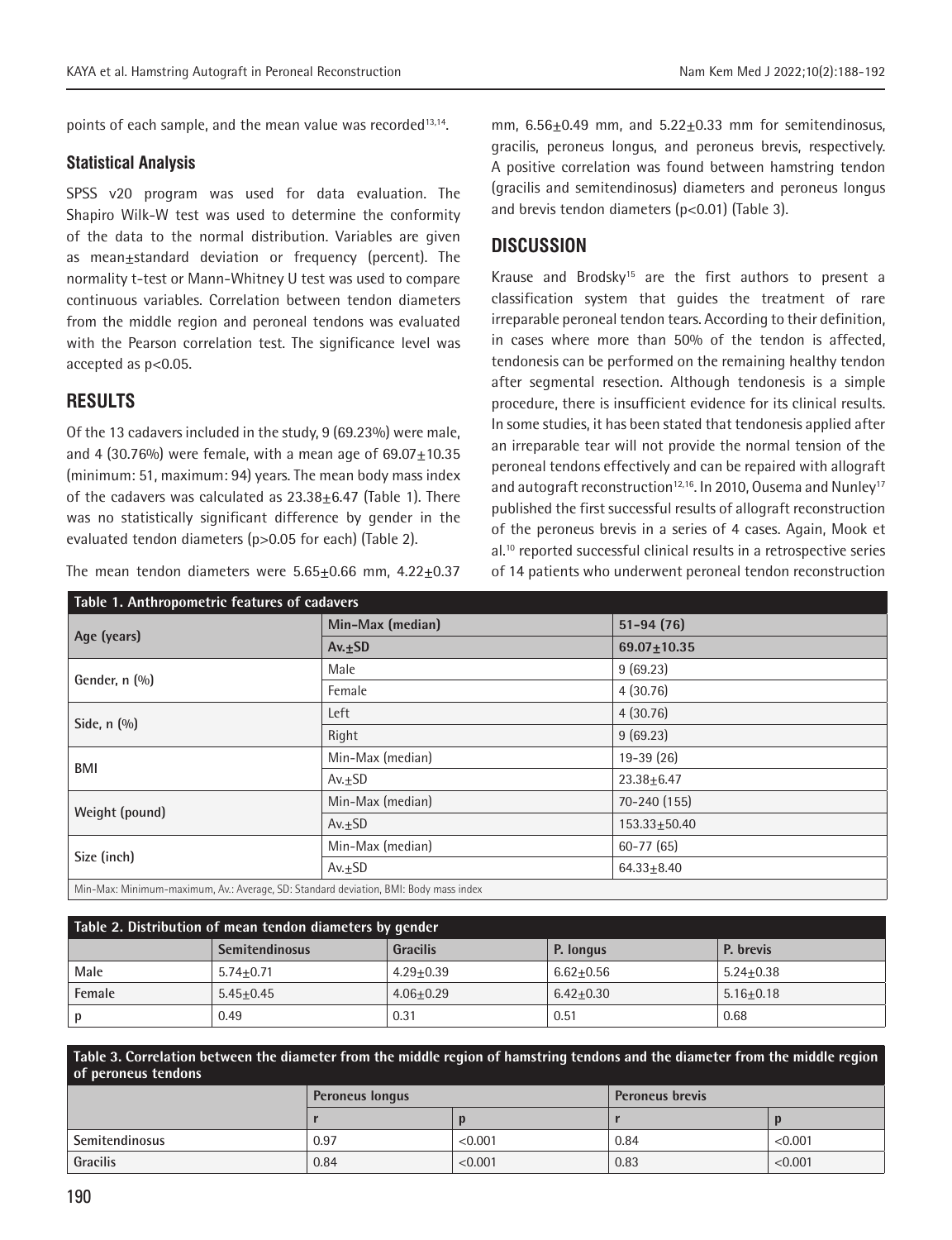with a peroneal or semitendinosus allograft. However, in the study of Mook et al.<sup>10</sup>, only the semitendinosus tendon was used, and no comparison was made with gracilis. Literature for peroneal tendon reconstruction with autograft is rare. In 2018, Ellis and Rosenbaum<sup>12</sup> were the first authors to describe the surgical technique for reconstructing the peroneus brevis with semitendinosus autograft without any clinical consequences. In this study, the compatibility of the diameter of the autogenous hamstring tendons in peroneal tendon reconstruction was evaluated with a cadaveric study.

A positive correlation was found in the study between the diameter from the middle region of the semitendinosus and gracilis tendons and the peroneus tendons. In addition, it was determined that the mean diameter of the semitendinosus tendon was closer to the mean diameter of the peroneus longus and peroneus brevis tendon. In another study, hamstring autograft was used to reconstruct the superior peroneal retinaculum injured in chronic dislocations, although not directly for peroneal tendon repair<sup>18</sup>. Many studies report that hamstring tendons are used primarily for anterior cruciate ligament repair, and good results are obtained<sup>19-21</sup>. In another study comparing hamstring tendons, it was shown that semitendinosus is superior to gracilis both in cross-sectional area width and biomechanics<sup>22</sup>. Zhao and Huangfu<sup>23</sup>, in a biomechanical study in which they compared the peroneus longus anterior half with the hamstring tendon for use as autograft, showed that the endurance of the peroneus longus anterior half (7.8 N/mm) was similar to that of the semitendinous endurance (8.6 N/mm) but higher than the gracilis endurance (4.1 N/mm). In our study, semitendinosus was measured wider than gracilis in terms of tendon width. A closer value was found in the comparison of semitendinosus and peroneal tendon diameter measurements. In our study, the width of the semitendinosus tendon was more significant than the width of the gracilis. The diameters of semitendinosus and peroneal tendons were almost similar. In 2019, Nishikawa et al.<sup>24</sup> reported successful results with a short follow-up in their series of 3 cases where they performed peroneus brevis reconstruction with semitendinosus autograft. However, research on the use of hamstring autografts for peroneal tendon repair is minimal.

#### **Study Limitations**

Like most laboratory studies, this research has methodological limitations. First of all, the compatibility of the tendons was evaluated only by measuring the diameter. The lack of biomechanical comparison with autograft after reconstruction is one of the limitations of our study. Secondly, the cadavers used in the study are of advanced age, and the number of cadavers is low. The fact that the cadavers were fresh frozen

was an advantage.

# **CONCLUSION**

Gracilis tendon diameter was found to be smaller than those of the peroneus longus and peroneus brevis tendon, and the semitendinosus autograft is considered to be a more suitable option for peroneal tendon reconstruction in terms of diameter compatibility. There are still not enough studies on this subject. There is a need for biomechanical studies and clinical studies with long-term follow-up on the use of hamstring tendons as autografts in peroneal tendon reconstruction.

#### **Ethics**

**Ethics Committee Approval:** The study were approved by the Mehmet Ali Aydınlar University of Ethics Committee (protocol number: ATADEK-2020/5, date: 09.07.2020).

**Informed Consent:** Retrospective study.

**Peer-review:** Externally peer-reviewed.

## **Authorship Contributions**

Surgical and Medical Practices: M.K., B.Y., Concept: D.P.K., B.Y., Design: M.K., E.D.Ç., E.N.K., Data Collection or Processing: D.P.K., E.N.K., Analysis or Interpretation: N.K., Literature Search: M.K., E.N.K., Writing: M.K., E.N.K.

**Conflict of Interest:** No conflict of interest was declared by the authors.

**Financial Disclosure:** The authors declared that this study received no financial support.

### **REFERENCES**

- 1. Demetracopoulos CA, Vineyard JC, Kiesau CD, Nunley JA. Long-term results of debridement and primary repair of peroneal tendon tears. Foot Ankle Int. 2014;35:252-7.
- 2. Heckman DS, Reddy S, Pedowitz D, Wapner KL, Parekh SG. Operative treatment for peroneal tendon disorders. J Bone Joint Surg Am. 2008;90:404-18.
- 3. Pelet S, Saglini M, Garofalo R, Wettstein M, Mouhsine E. Traumatic rupture of both peroneal longus and brevis tendons. Foot Ankle Int. 2003;24:721-3.
- 4. Dombek MF, Lamm BM, Saltrick K, Mendicino RW, Catanzariti AR. Peroneal tendon tears: a retrospective review. J Foot Ankle Surg. 2003;42:250-8.
- 5. Miura K, Ishibashi Y, Tsuda E, Kusumi T, Toh S. Split lesions of the peroneus brevis tendon in the Japanese population: an anatomic and histologic study of 112 cadaveric ankles. J Orthop Sci. 2004;9:291-5.
- 6. Sobel M, Bohne WH, Levy ME. Longitudinal attrition of the peroneus brevis tendon in the fibular groove: an anatomic study. Foot Ankle. 1990;11:124- 8.
- 7. Selmani E, Gjata V, Gjika E. Current concepts review: peroneal tendon disorders. Foot Ankle Int. 2006;27:221-8.
- 8. Nellas ZJ, Loder BG, Wertheimer SJ. Reconstruction of an Achilles tendon defect utilizing an Achilles tendon allograft. J Foot Ankle Surg. 1996;35:144- 8; discussion 190.